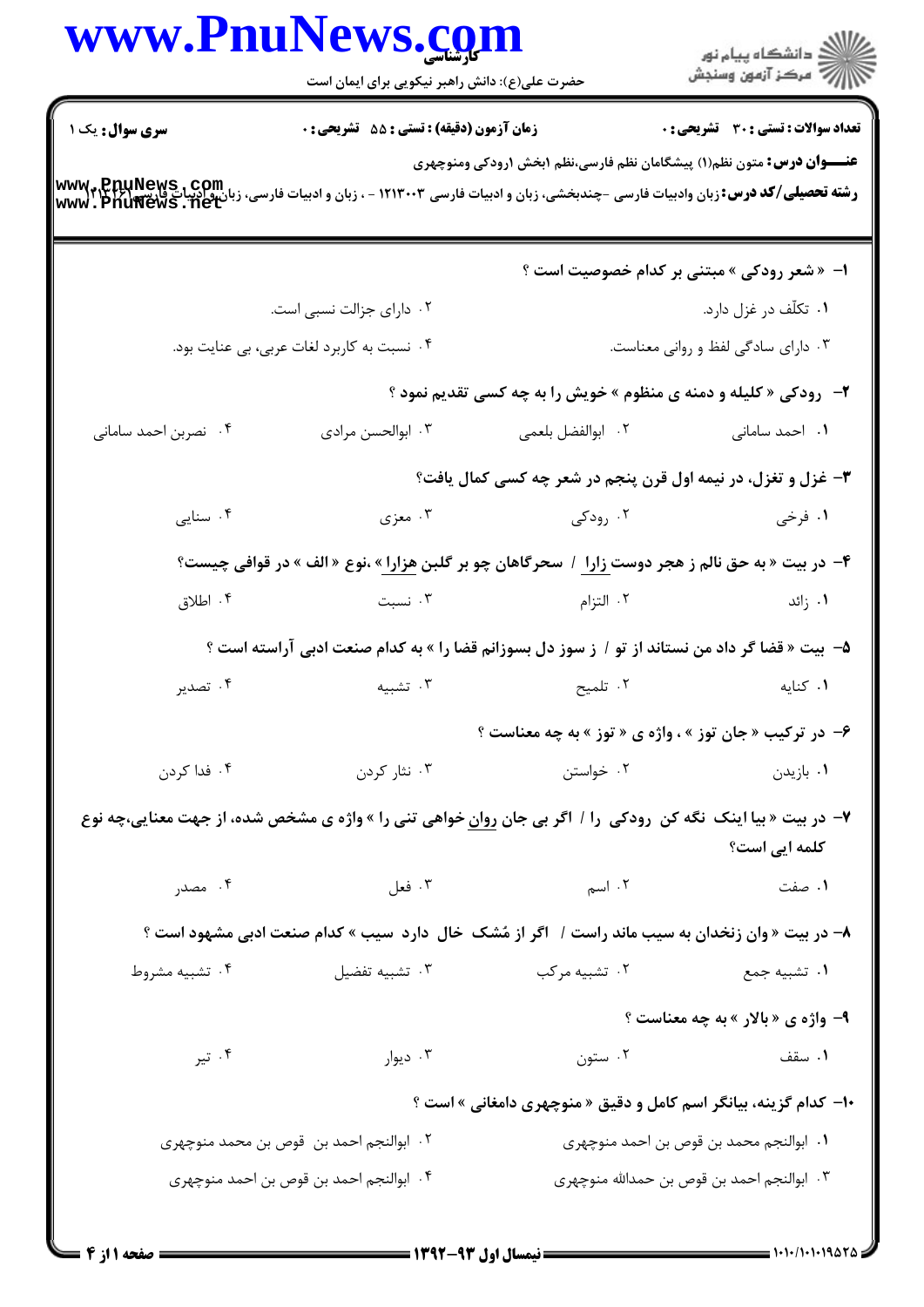|                        | www.PnuNews.com                                                                                                        |             | الارد دانشگاه پيام نور<br>۱۳۸۸ مرکز آزمون وسنجش                              |
|------------------------|------------------------------------------------------------------------------------------------------------------------|-------------|------------------------------------------------------------------------------|
|                        | حضرت علی(ع): دانش راهبر نیکویی برای ایمان است                                                                          |             |                                                                              |
| <b>سری سوال :</b> ۱ یک | <b>زمان آزمون (دقیقه) : تستی : 55 تشریحی : 0</b>                                                                       |             | <b>تعداد سوالات : تستی : 30 - تشریحی : 0</b>                                 |
|                        |                                                                                                                        |             | <b>عنـــوان درس:</b> متون نظم(۱) پیشگامان نظم فارسی،نظم ۱بخش ۱رودکی ومنوچهری |
|                        | 11- کدام یک از گزینه های زیر از ویژگی های شعر « منوچهری دامغانی » محسوب می شود ؟                                       |             |                                                                              |
|                        | ۰۲ دارای مضامین شعری شعرای عرب                                                                                         |             | ۰۱ عدم توجه به لغات عربی                                                     |
|                        | ۰۴ عدم گرایش به موسیقی و آواز                                                                                          |             | ۰۳ نداشتن لطايف طبيعي                                                        |
|                        | ۱۲– کدام گزینه بیانگر اوضاع اجتماعی خراسان در عصر ؒ منوچهری ؒ است ؟                                                    |             |                                                                              |
|                        | ۱. در محیط فرهنگی خراسان ، هر آن چه بود در شعر و شاعری و باده پیمایی و بزم آرایی خلاصه بود.                            |             |                                                                              |
|                        | ۰۲ دیار خراسان دستخوش توطئه ها ، نا آرامی ها و طوفان های خانمان برانداز بود.                                           |             |                                                                              |
|                        | ۰۳ مسعود غزنوی چنان سرگرم عشرت طلبی های خویش بود که هرگز مجال ادب پروری و شاعر نوازی نداشت.                            |             |                                                                              |
|                        | ۰۴ عهد منوچهری ، روزگار کامیابی ها ، درم بخشی ها و برپایی مجالس شادخواری بود.                                          |             |                                                                              |
|                        | ۱۳- در بیت « سمن سرخ بسان دو لبِ طوطی نر / که زبانش بود از زرّ زده در <u>دهنا</u> » ، نوع « الف » در واژه ی مشخص چیست؟ |             |                                                                              |
| ۰۴ مبالغه              | ن زينت $\cdot$ ۳ .                                                                                                     | ۰۲ زائد است | ۰۱ اطلاق                                                                     |
|                        | ۱۴- در مصراع « <u>پوپوک پی</u> کی نامه زده اندر سر خویش » ،حرف « ک » در واژه ی مشخص شده محتمل کدام معناست ؟            |             |                                                                              |
| ۰۴ ترجیح               | ۰۳ تحبيب                                                                                                               | ۰۲ ظرافت    | ۰۱ تصغیر                                                                     |
|                        |                                                                                                                        |             | ۱۵– مراد از "سر فرو کردن" در مصراع"مرگ را سر فرو کردند"چیست؟                 |
|                        | ۰۲ تواضع و تکریم پیشه نمودند.                                                                                          |             | ۰۱ تسلیم شدند.                                                               |
|                        | ۰۴ سر فرو افکندند.                                                                                                     |             | ۰۳ به زیر خاک فرو رفتند.                                                     |
|                        | ۱۶- در مصراع «قدرتش بر خشم سخت خویش می بینم روان » واژه ی مشخص شده به چه معناست ؟                                      |             |                                                                              |
| ۰۴ شتابنده             | ۰۳ چیره                                                                                                                | ۰۲ ناتوان   | ۰۱ رونده                                                                     |
|                        | <b>۱۷- در تقویم رومی ، ماه « آذار» برابر با کدام یک از ماه های ایرانی است ؟</b>                                        |             |                                                                              |
|                        | ۰۲ فروردين                                                                                                             |             | ۰۱ اردیبهشت                                                                  |
|                        | ۰۴ اواخر اسفند و نیمه ی فروردین                                                                                        |             | ۰۳ اول بهمن و اواخر اسفند                                                    |
|                        |                                                                                                                        |             | ۱۸– در ابیات زیر کدام صنعت ادبی وجود دارد ؟                                  |
|                        | « تا همی باد بهاری باغ را رنگین کند /   تا همــی ابر بهاری ، راغ را برنا کنــد                                         |             |                                                                              |
|                        | قــدر تو بيشــي كند ،كردار تو پيشي كند /   بخت تو خويشي كند ، گفتار تو بالا كند»                                       |             |                                                                              |
| ۰۴ استعاره             | ۰۳ تشبیه                                                                                                               | ۰۲ تصدیر    | ۰۱ تأبید                                                                     |
|                        |                                                                                                                        |             |                                                                              |

 $= 1.1 - 11.119$  at a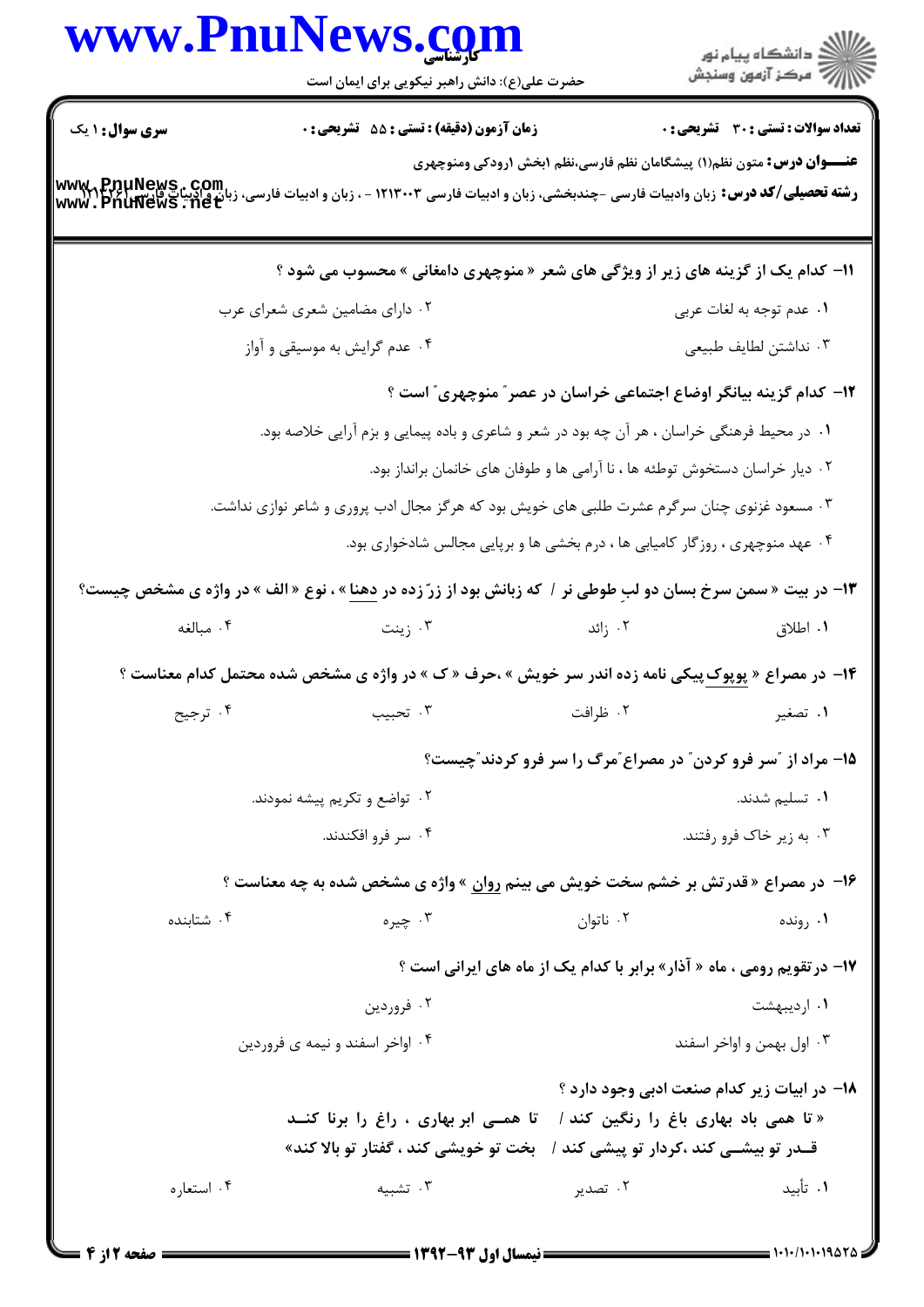|                         | www.PnuNews.co<br>حضرت علی(ع): دانش راهبر نیکویی برای ایمان است                                                                                          |                                                                                                                                                                                                                                 | ڪ دانشڪاه پيا <sub>م</sub> نور<br>∕ <sup>7</sup> مرڪز آزمون وسنڊش             |
|-------------------------|----------------------------------------------------------------------------------------------------------------------------------------------------------|---------------------------------------------------------------------------------------------------------------------------------------------------------------------------------------------------------------------------------|-------------------------------------------------------------------------------|
| <b>سری سوال : ۱ یک</b>  | <b>زمان آزمون (دقیقه) : تستی : 55 تشریحی : 0</b>                                                                                                         |                                                                                                                                                                                                                                 | <b>تعداد سوالات : تستی : 30 ٪ تشریحی : 0</b>                                  |
|                         | <b>رشته تحصیلی/کد درس:</b> زبان وادبیات فارسی -چندبخشی، زبان و ادبیات فارسی ۱۲۱۳۰۰۳ - ، زبان و ادبیات فارسی، زبان و ادبیات فارسی<br>www . PnufNews . net |                                                                                                                                                                                                                                 | <b>عنــــوان درس:</b> متون نظم(۱) پیشگامان نظم فارسی،نظم ۱بخش ۱رودکی ومنوچهری |
|                         |                                                                                                                                                          |                                                                                                                                                                                                                                 | ۱۹- معنای دو واژه ی « وابل و عاذل » به ترتیب در کدام گزینه آمده است ؟         |
| ۰۴ فراوان - ملامت كننده | ۰۳ فراوان - آسیمه سر                                                                                                                                     | ۰۲ ریزان - ویرانگر                                                                                                                                                                                                              | ۰۱ سیل - ملامتگر                                                              |
|                         |                                                                                                                                                          |                                                                                                                                                                                                                                 | <b>۳۰</b> - منظور از مصراع ًوار آذر گذشت و شعله آن ً کدام گزینه است؟          |
|                         | ۰۲ سپری شدن فصل زمستان                                                                                                                                   |                                                                                                                                                                                                                                 | ۰۱ سپری شدن فصل تابستان                                                       |
|                         | ۰۴ سپری شدن ماه آذر و سوز پاییزی                                                                                                                         |                                                                                                                                                                                                                                 | ۰۳ سپری شدن فصل پاییز                                                         |
|                         | <b>۲۱</b> - در بیت « همی برگشت گرد قطب جُدّی / چو گرد بابزن ، مرغ مسمّن »کدام گزینه، فاعل  است ؟                                                         |                                                                                                                                                                                                                                 |                                                                               |
| ۰۴ بابزن                | ۰۳ مرغ                                                                                                                                                   | ۰۲ جُدّی                                                                                                                                                                                                                        | ۰۱ قطب                                                                        |
|                         |                                                                                                                                                          |                                                                                                                                                                                                                                 | <b>۲۲</b> – از دیدگاه معنای واژگان، گزینه صحیح را مشخص کنید:                  |
| ۰۴ جراد: شاپرک          | ۰۳ مُعَكّن: رقيب                                                                                                                                         | ۰۲ ريمن: سرکش                                                                                                                                                                                                                   | ۰۱ تقریب: یورتمه                                                              |
|                         |                                                                                                                                                          |                                                                                                                                                                                                                                 | <b>۲۳</b> - کدام گزینه، صورت مفرد دارد ؟                                      |
| ۰۴ دیار                 | ۰۳ طلل                                                                                                                                                   | ۲. فتن                                                                                                                                                                                                                          | ۰۱ دمن                                                                        |
|                         |                                                                                                                                                          |                                                                                                                                                                                                                                 | <b>۲۴</b> - کدام گزینه، بیانگر معنای واژه ی «دن » می باشد ؟                   |
| ۰۴ آراستن               | ۰۳ دویدن                                                                                                                                                 | $\overrightarrow{r}$ . T                                                                                                                                                                                                        | ۰۱ خرامیدن                                                                    |
|                         |                                                                                                                                                          |                                                                                                                                                                                                                                 | <b>۲۵</b> - در مصراع دوم بیت زیر، واژه ی مشخص شده به چه معناست ؟              |
|                         | « بر سر انگشت معشوقان نگر سبزی حنا / بر سر انگشت <u>سبزی</u> بر سر و سبزیش نه »                                                                          |                                                                                                                                                                                                                                 |                                                                               |
| ۰۴ تازگی و طراوت        |                                                                                                                                                          | ۰۱ سبزه مسبزه است. ۲۰ سراحی مسبز استان به محمد استان به محمد استان میکند. استان محمد استان محمد استان استان اس<br>محمد استان محمد استان محمد استان محمد استان محمد استان محمد استان محمد استان محمد استان محمد استان محمد استان |                                                                               |
|                         |                                                                                                                                                          |                                                                                                                                                                                                                                 | ۲۶- در بیت زیر منظور شاعر از ًحدیث و صامت ّبه ترتیب چیست؟                     |
|                         |                                                                                                                                                          | <b>"لاجرم از جود و از سخاوت اویست / نرخ گرفته <u>حدیث و صامت</u> ارزان</b> "                                                                                                                                                    |                                                                               |
| ۰۴ شعر- زر و سیم        | ۰۳ غلام - مال و ملک                                                                                                                                      |                                                                                                                                                                                                                                 | ۰۱ سخن در- گنگ و لال مسمع ۲۰۲ جاندار- بیجان                                   |
|                         | <b>۲۷</b> – واژه "فراز" در بیت"چون کشته بینی ام دو لب گشته <u>فراز</u> / از جان تهی این قالب فرسوده  به آز"چه معنایی دارد؟                               |                                                                                                                                                                                                                                 |                                                                               |
|                         | ۰۳ خشک ۴۰۰ تر                                                                                                                                            | ۰۲ بسته                                                                                                                                                                                                                         | ۰۱ باز                                                                        |
|                         |                                                                                                                                                          |                                                                                                                                                                                                                                 | <b>۳۸</b> - عبارت « دل از غم هجران شکافتن» به کدام معناست؟                    |
|                         | ۰۲ دل آزرده شدن از غم هجران                                                                                                                              |                                                                                                                                                                                                                                 | ۰۱ غم هجران را بیرون ریختن                                                    |
|                         | ۰۴ دلخون شدن از غم های پیاپی هجران                                                                                                                       |                                                                                                                                                                                                                                 | ۰۳ دلمردگی از شدت غم هجران                                                    |